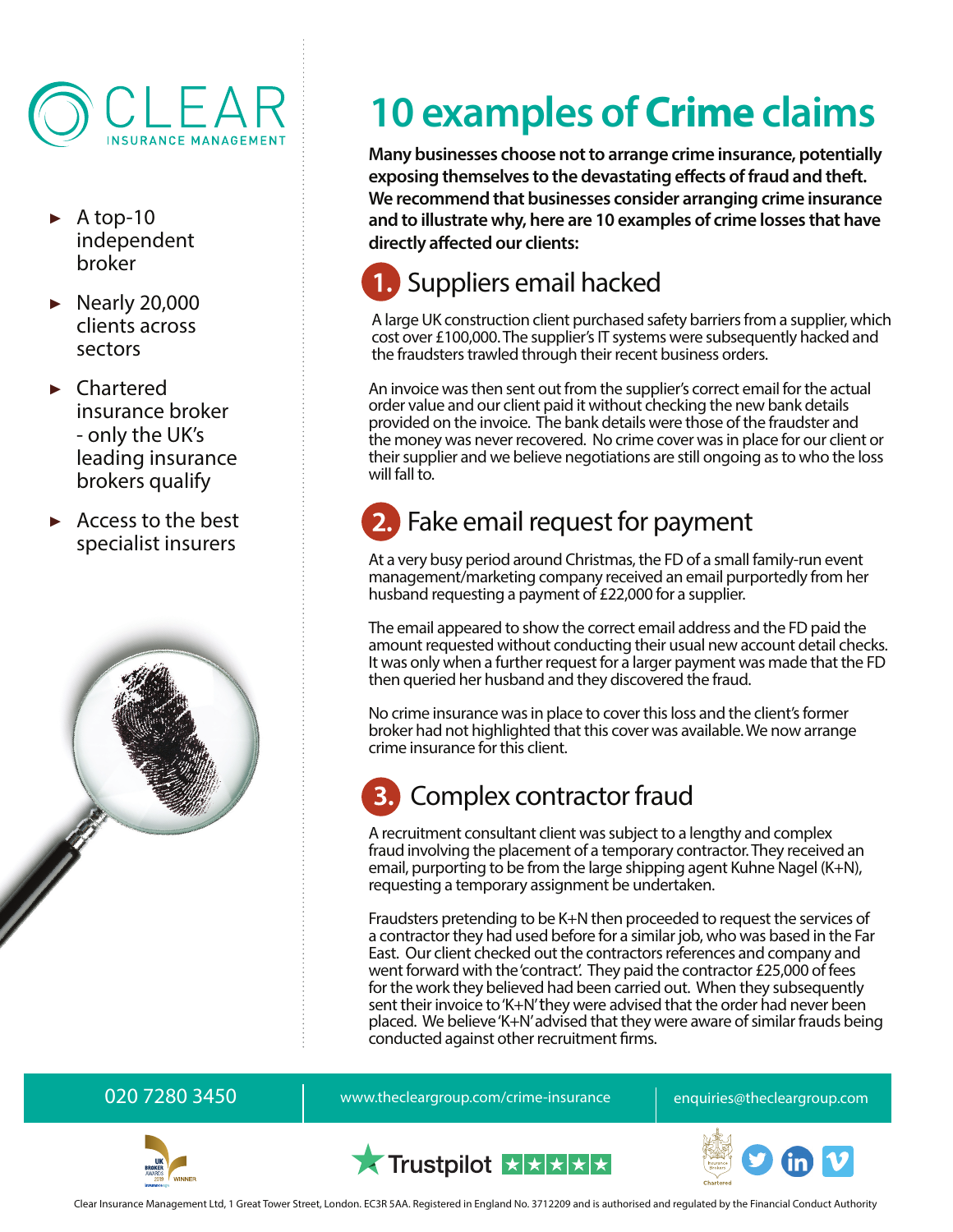We had offered this client both crime and cyber prior renewal, but the FD confirmed in writing that crime insurance was not required.

### **4.** Fake president fraud

The FD of a large interior design client, with a turnover of around £80,000,000, paid three invoices totaling £225,000 without checking the supplier bank details. The invoices were fraudulent and the money was sent to the perpetrator's accounts in Czech Republic.

At the time there were multiple frauds being undertaken and luckily £150,000 of the client's payments were held when the criminals accounts were frozen. Whilst the client has lost £70,000 it is hoped that the remainder will be returned in full.

### **5.** Fraudulent notification of change of supplier bank details

Our client's accounts department received an email from a prestigious customer of theirs (or so they believed). The email stated that the receiving bank account details had changed so could they please send the monies owed to a new bank account, for which the details were provided.

Unsuspecting of anything underhand at play, our client made payment. A few days later they received a legitimate chaser from their customer for payment. It was at this point they realised something was amiss and on further investigation, the fraud was detected. Unfortunately, by this point, the receiving account had been closed and the money withdrawn.

### **6.** Theft of cash by site manager

A client operated a temporary summer site that ran for six weeks only. The manager in charge was taking money from the safe after all other staff had left the site. Over a short period, he stole circa £90,000 to feed a gambling addiction. Initial concerns were raised when head office flagged that June sales had not been entered onto their accounting system. It was then noticed that our client's bank had only received one weeks' takings from the event.

Our client's expectation at this point was that the takings would still be in the safe. However, when checked, the safe only contained £3,658 leaving an amount of £92,299.68 unaccounted for.

### **7.** Employee system breach and theft

An employee / employees of a client obtained passwords to the till computer system that they were not authorised to have. They used these to access the system and delete transactions from the days takings. They then took cash to the value of the deleted transactions so that the till 'balanced'. The irregular pattern of deleted transactions was picked up and investigations ensued, which led to the full extent of the loss being discovered (circa £50K).

020 7280 3450 **bubbs 1020 7280 3450** www.thecleargroup.com/crime-insurance and enquiries@thecleargroup.com



X Trustpilot XXXXX



Clear Insurance Management Ltd, 1 Great Tower Street, London. EC3R 5AA. Registered in England No. 3712209 and is authorised and regulated by the Financial Conduct Authority